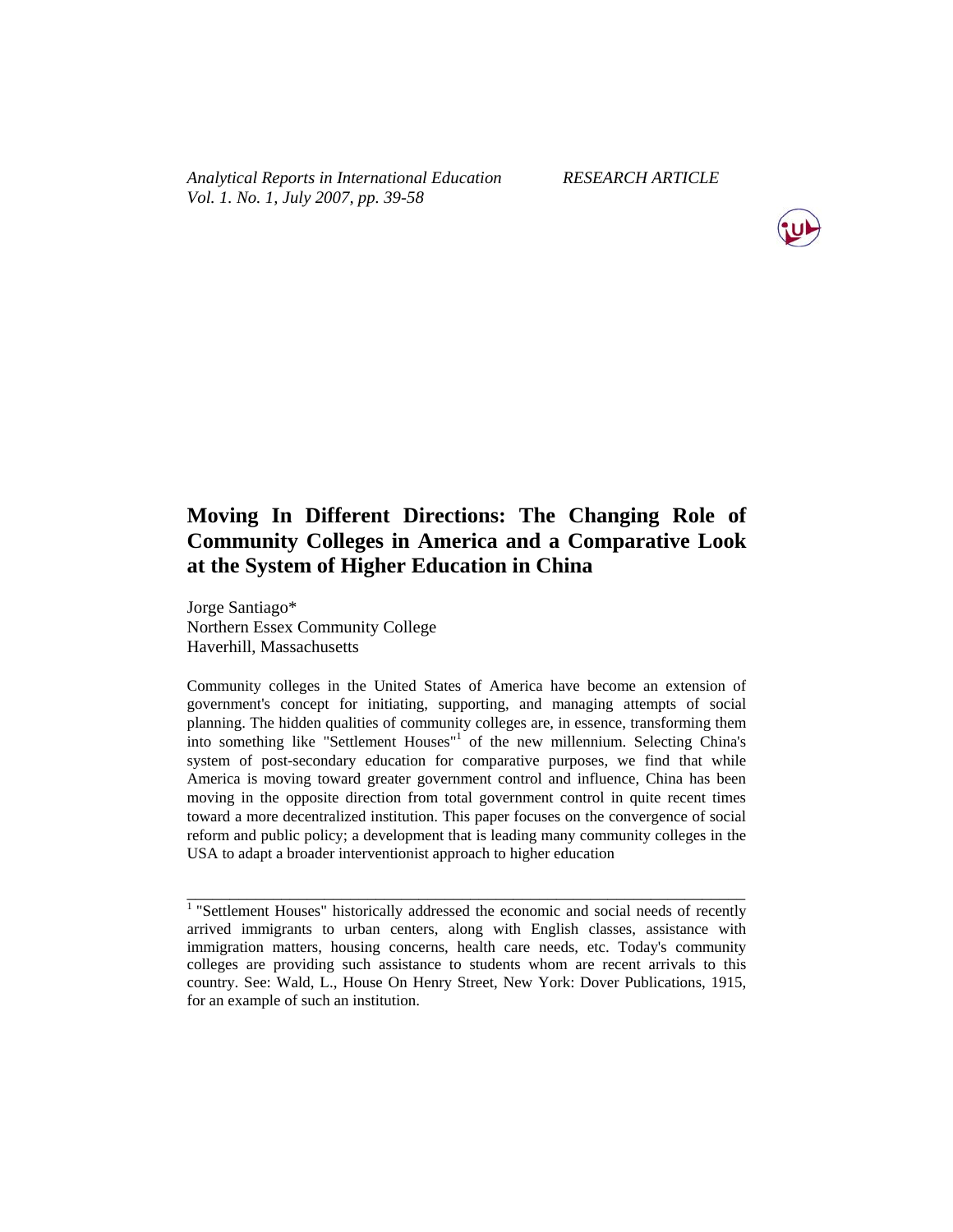Using China's system of higher education for comparative purposes, we can determine the extent to which community colleges in the USA have moved in the direction of government control (Hin 1998), as well as demonstrate the extent to which the Chinese system has gone to a less centralized concept in more recent years. Until quite recently, the Chinese central government controlled adult education system, epitomized an institution of higher education for purposes of economic and social development by implementing regime dictated social reforms. Looking at two major social policies in American society as examples that have come from government-welfare reform and work force development training-we see how community colleges are becoming extensions of government, socially tracking the masses of poor citizens and immigrants. By comparing these two policy reforms, we begin to determine the extent to which community colleges in the USA have come under more government control and influence. We begin to suggest the level to which low-income students truly have selected a method of reaching their educational goals in the USA, or, as been suggested by others, they are stratified and tracked away from an education and toward vocational training, on the basis of social class (Karabel 1972; Brint and Karabel 1989; and Woodbury 2005). It is worth noting that such control of educational outcome for low-income classes is not a new phenomenon. In the United Kingdom stratification in education existed for decades, separating college based students, from those who are tracked toward numerous professional institutions like City and Guilds of London Institute schools.

The first section of this paper provides a brief overview of community colleges in America. As two-year institutions that recently celebrated 100 years of providing educational services, they are now playing a prominent role in the lives of many Americans, as well as having great influence in the nation's economy.

The second section discusses the impact that welfare reform and workforce development have had in changing the role of community colleges. In recent years there has been a growing role of community colleges in the social policymaking process in the USA. As social, economic, and political changes occur, community colleges have been increasingly asked to play the particular and key role in helping with the task of preparing tomorrow's workforce in the global economy (Zeiss 1999).

In the third section the developing Chinese system of higher education is discussed, highlighting the major characteristics that made it for many years, until quite recently, the ideal typical government controlled institution of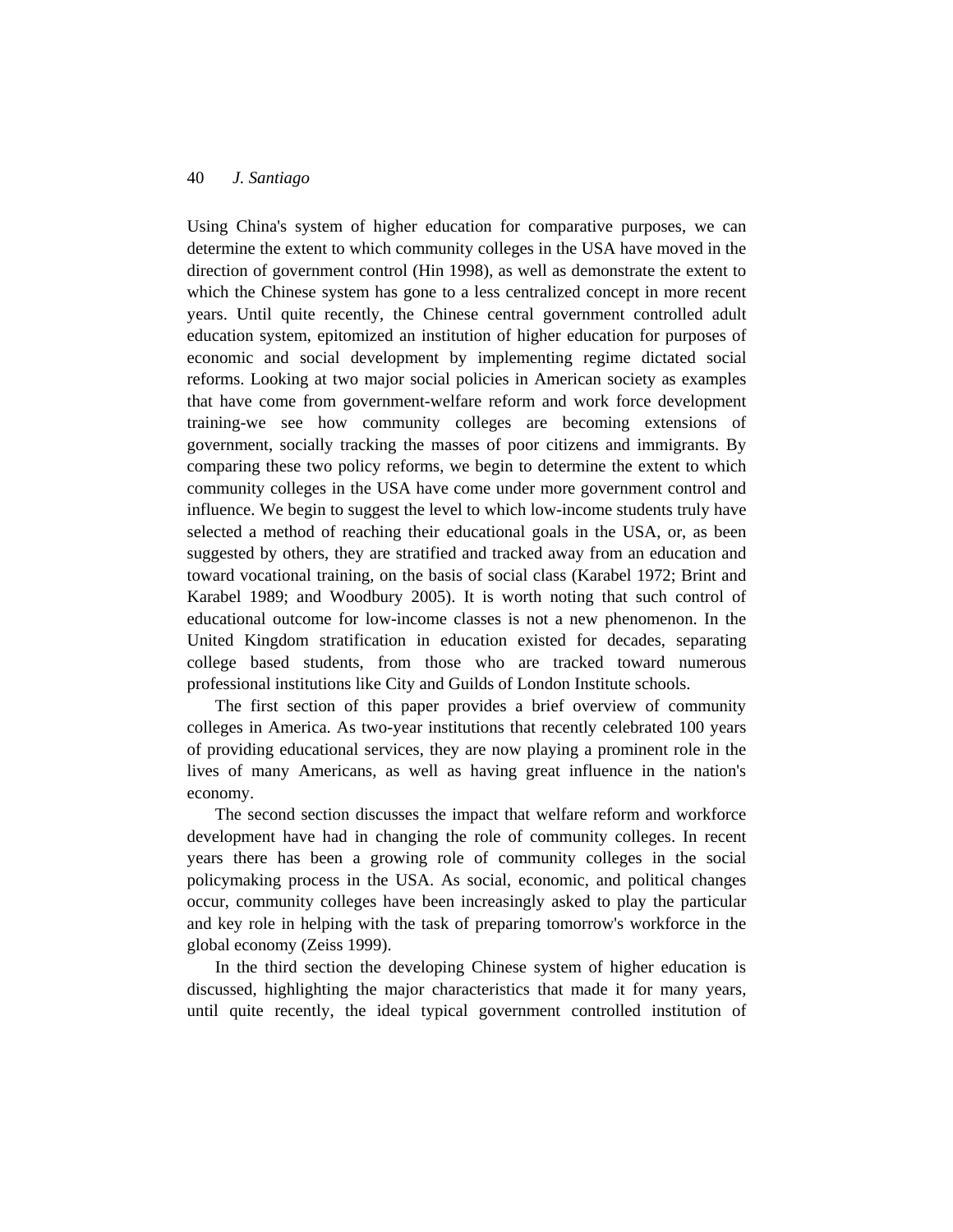learning. This third section also highlights recent changes to China's system of higher education toward a more decentralized structure, demonstrating how China and the USA are moving in different directions.

Finally, our analysis concludes with a comparative review of both community colleges in the U.S. and China's system of higher education, especially their two-year technical schools. In the last section we attempt to demonstrate the extent to which the USA as a nation, which is supposedly based on freedom of choice, has moved community colleges toward becoming a mechanism for socially controlling the poor, for the benefit of government, and most especially corporate elites.

# *A Historical Review of Community Colleges in America***<sup>2</sup>**

Community colleges in the USA began to develop in the early part of the 20th century. Initially called "junior colleges," these two-year schools played the key role of bridging rapidly growing communities, with high schools and traditional senior colleges. The belief of early founders of community colleges was that both the freshman and sophomore years of college could be taught outside of traditional universities (Cooly 2000). Junior (or community) colleges provided an avenue of opportunity for many young people who otherwise would be denied access to higher education. Today's more than 1,100 community colleges grew from this early perspective and vision.

Major periods and events in America's history, such as the Depression of the 1930s, post World War II economic shifts, and the GI Bill, forced transformation of community colleges, expanding student enrollments, development of new vocational programs, and thereby increased revenues. By 1948, the federal government created a network of publicly funded, community-based colleges to serve local needs. By the 1960s, community colleges underwent additional shifts with higher enrollments from the baby-boom generation, the Vietnam War, and the Higher Education Act of 1965, which introduced the concept of "open enrollment" (Higher Education Act 1965). Both new student constituencies and increased funding forced community colleges to expand by leaps-and-bounds.

<sup>&</sup>lt;sup>2</sup> Historical overview based on Richard J Coley, The American Community College Turns 100: A Look at its Students, Programs, and Prospects, Educational Testing Service, Policy Information Center, Princeton, NJ, 2000, and Tony Zeiss and Associates, Developing The Worlds Best Workforce: An Agenda for America's Community Colleges, American Association of Community Colleges, Washington, DC, 1999.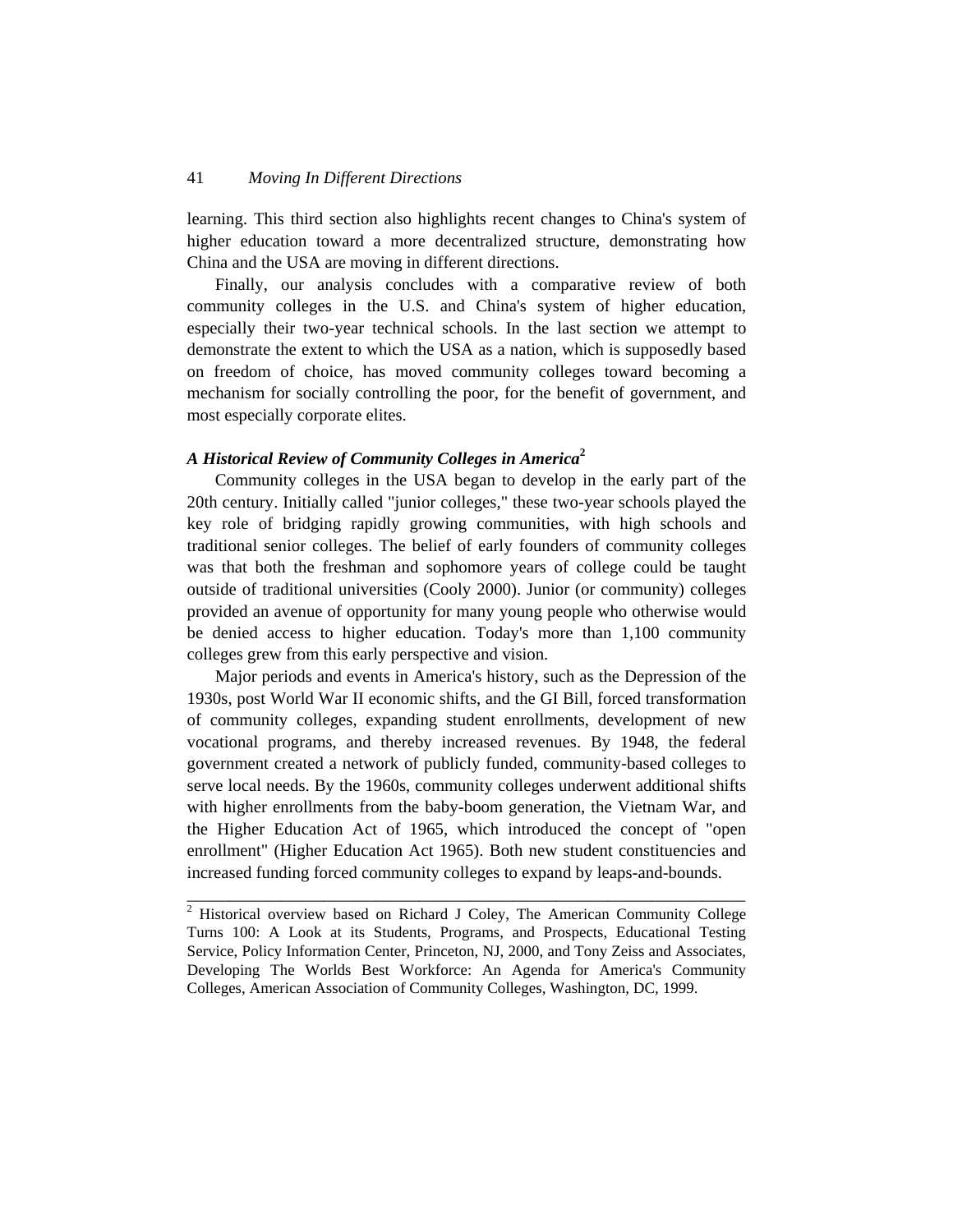While in their early years of development community colleges provided vocational training, in the 1960s these schools began to introduce more traditional liberal arts curricula. It was argued, that community colleges were a good "stepping stone" for students interested in transferring to a four-year baccalaureate program. This was especially true and beneficial, it was further argued, for working-class and poor students since community colleges cost less to attend than traditional four-year schools. This rational perhaps was true between the 1960s through the late 1980s; however, research shows that "baccalaureate aspirants are much less likely to receive a bachelor's degree if they enter a community college" first (Dougherty 1992, p. 188). Studies have shown that a gap exists between community college entrants and four-year college students in rates of attaining a bachelor's degree. More specifically, while 70 percent of four-year college entrants receive a baccalaureate degree, only 26 percent of public two-year college entrants who wish to transfer reach this goal (Astin et al. 1982; and Velez 1985). Today, community colleges are still articulating this notion of they're being a good stepping stone to a four-year school, while at the same time continuing their hidden transformation by accommodating new low-income student (e.g., welfare recipients), all the while shifting from vocational training to workforce development for corporate America.

# *Welfare Reform and Workforce Development: The Catalysts for Change in America's Community Colleges*

This section examines two recent and major social changes in American society that have pushed the nation's community college system to act as the mechanism by which government introduces cultural, economic, and social values and characteristics upon their low-income population. Specifically, "welfare reform" and "workforce development" have in recent years been the social forces pushing community colleges to serve the function of socially reconstructing the value systems of their low-income students through a process by which more government intrusion introduces changes. While for the purposes of this paper, these two concepts have been separated for analysis; they are not mutually exclusive but instead have worked hand-in-hand to afford these changes and influences.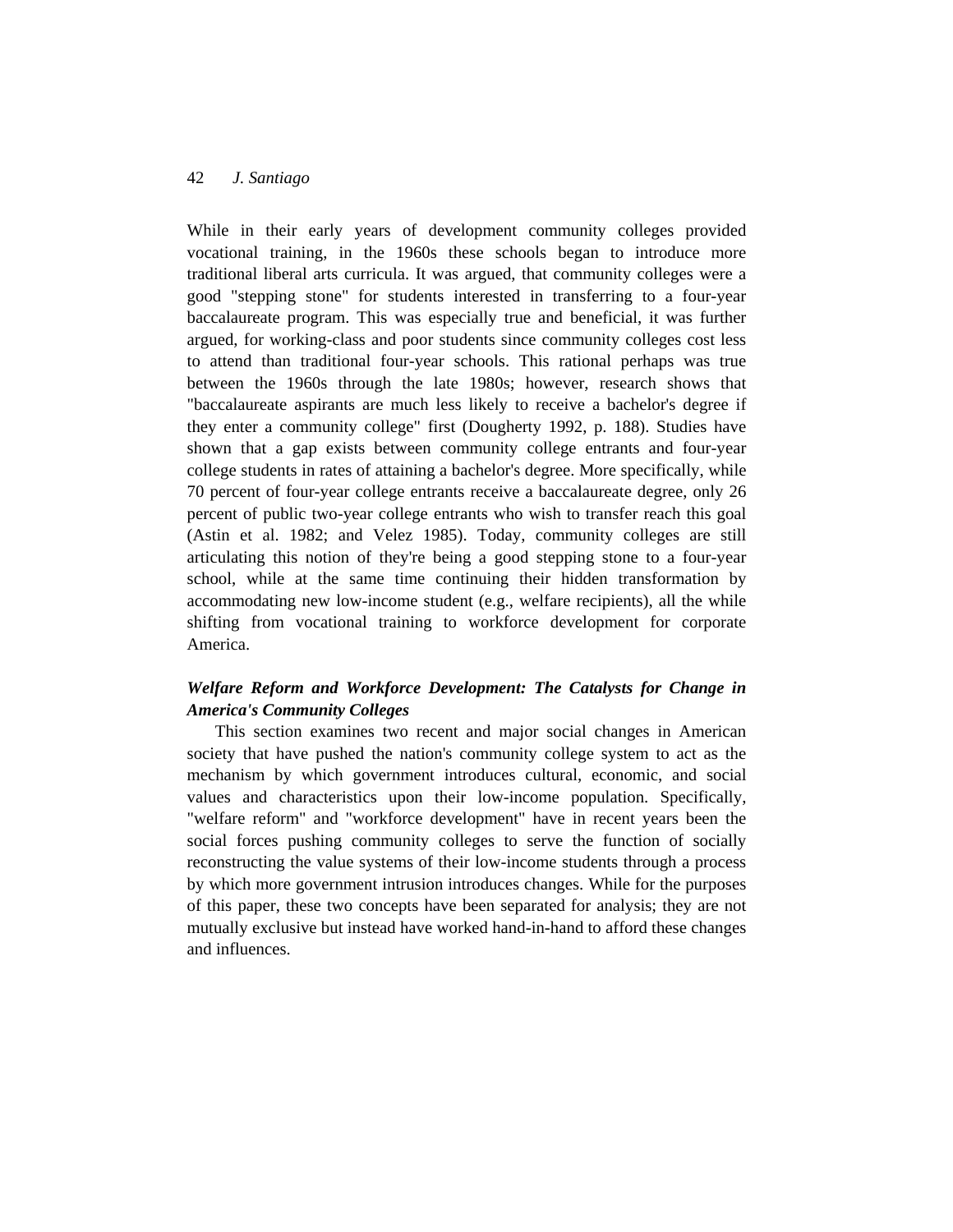#### *Welfare Reform*

The concept of "regulating the poor" developed by Cloward and Piven (1971) is useful in providing a better understanding of how welfare reform in 1995 helped develop the new role of community colleges. More specifically, Cloward and Piven argued, "expansive relief policies (were) designed to mute civil disorder, and restrictive ones to reinforce work norms," (p. XIII). In this way, government regulated discontent, channeled potential unrest toward acceptable behavior, and generally controlled the poor. It is evident that government policies toward the poor have historically been designed to stifle any real or perceived discontent from the masses of poor people, or in other words for social control.

We must recognize the fact that the existence of poverty among people in the USA is not through conscious choice or behavioral characteristics as have been suggested by some (Moynihan 1967; and Jensen 1969), but often due to race, ethnic background, and gender (Jennings 1999). Development of the welfare system and its various periods of reform throughout American history was essentially attempts to alleviate potential discontent and social disruption that poverty and any movement of the poor precipitated (Cloward and Piven 1978).

Prior to 1995, welfare reform had historically been used to "tighten" control over low-income people, and they have taken three basic approaches (Gueron 1986). One approach was to change the rules for determining eligibility. The second was to treat entitlement as a "bargain" by which benefits required the obligation of looking for work, accepting a job, and/or participating in a job training/education program. The third strategy had been to cut back cash benefits and rely more on alternatives like child support through enforcement, changes in tax policy, and job placement. From the mid 1960s to mid 1990s the government implemented a variety of such policies within the welfare system in order to instill work ethics and values among its recipients.

In 1995, however, welfare reform included all three previous approaches, as well as term limitations imposed by both federal and state governments. It is at this point when we begin to see more restrictive policies for participation in order to reinforce work norms, values, and expectations. Both state and federal governments set up a myriad of new policy and structural reforms that resulted in short-term training for most welfare recipients, culminating with a job (thus termed "welfare-to-work" in describing this transition). These requisites were to be met by most recipients if they were to continue receiving non-cash benefits (e.g., Medicaid health care coverage). Perhaps the most significant change of the reforms was setting a time limit of receiving welfare to five years in a person's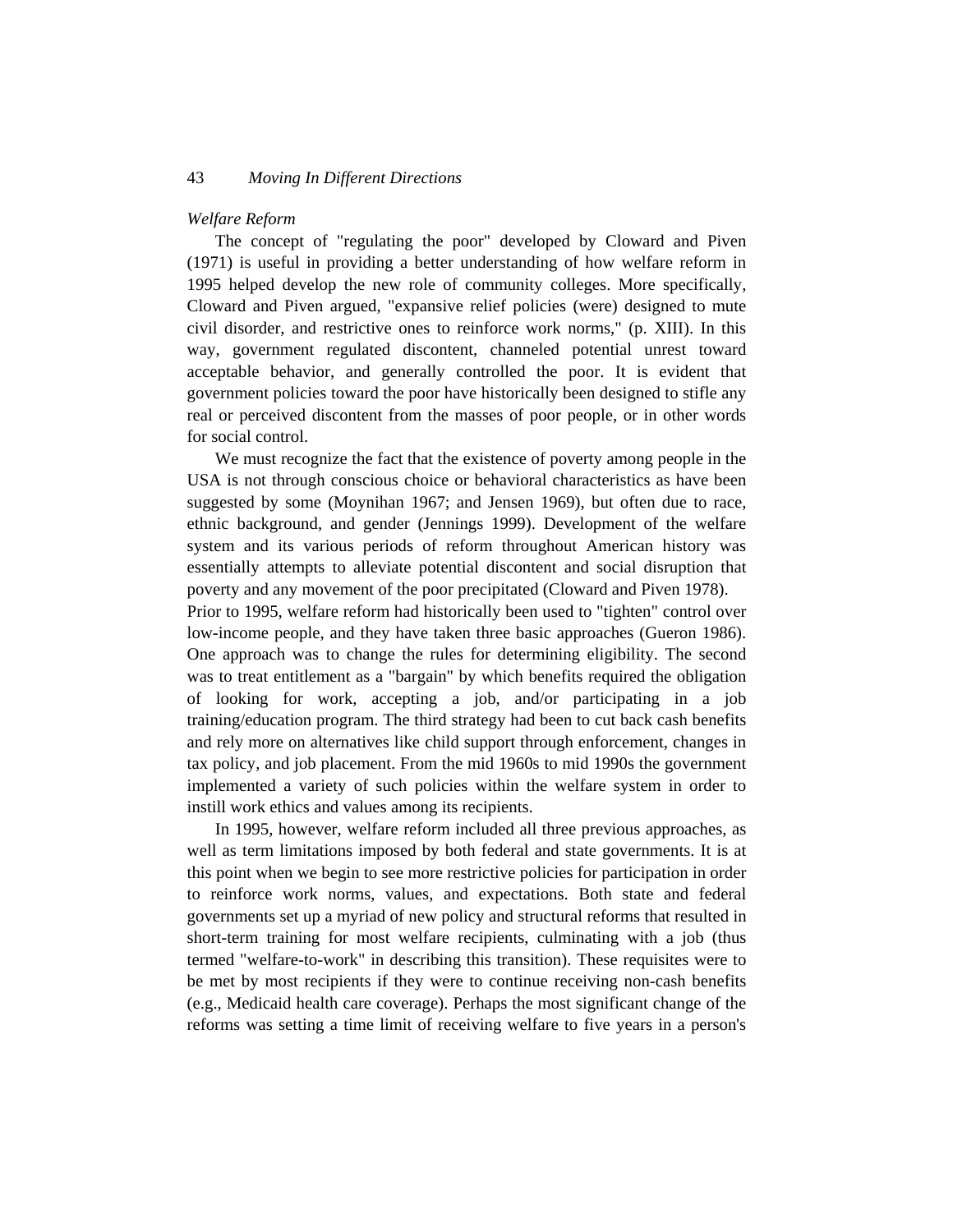life. What had historically been a boundless entitlement program was now limited to five years, with new strict eligibility criteria. The push to get as many welfare recipients into short-term training and into the labor force initially produced a boom of potential students for community colleges. The Bush administration, however, proposed policy changes that decreased "participation in education activities to only 16 hours within a 40-hour work week" (Kent 2002). The decline of welfare consumers within more traditional community college student cohorts, as a result of the  $1995$  reforms,<sup>3</sup> increased the number of low-income immigrants of color from urban settings, shifting also the cause of poverty from economic terms to that of gender and race (Jennings 1999). This help conjure up an environment for these educational institutions to take a more significant role as social reformers. By positioning themselves to serve as the vehicle by which government could introduce reforms to the indigent, community colleges increased enrollments and developed new revenue streams at a time of declining traditional funding. In many states, there was a transformation for community college students on welfare from full time, working toward an associate's degree, to workforce trainees in short-term, noncredit, and non-credentialed training programs. The position of government was clear when it made available less money for social services, or public assistance, and more resources for what they termed "workforce development" for those on the public dole. Legislation aimed at workforce development training, at a period when the nation's economy was enjoying an unparalleled boom, made available more money for short-term preparation, job placement, and "credentialing" (Carnevale and Desrocher 2001) and less for longer-term education for an Associates Degree. This shift was especially prominent among initiatives aimed at the low-income student on welfare who originally were afforded the benefits of a real education via the 1965 Higher Education Act and "open enrollment." A formal education and degree has been historically argued to benefit an individual on a longer-term basis then short-term training, which usually benefits employers. While education has not realized its objective of economic equality among the different classes as has been envisioned, it is still nevertheless better then short-term training (Bowles and Ginits 1976). Many job-training providers took advantage

<sup>&</sup>lt;sup>3</sup> See: Chacon, R. Welfare Law Changes Hit Community Colleges Hard. Boston Globe. March 21, 1998, for an example of how welfare reform in Massachusetts impacted the 15 publicly funded community colleges.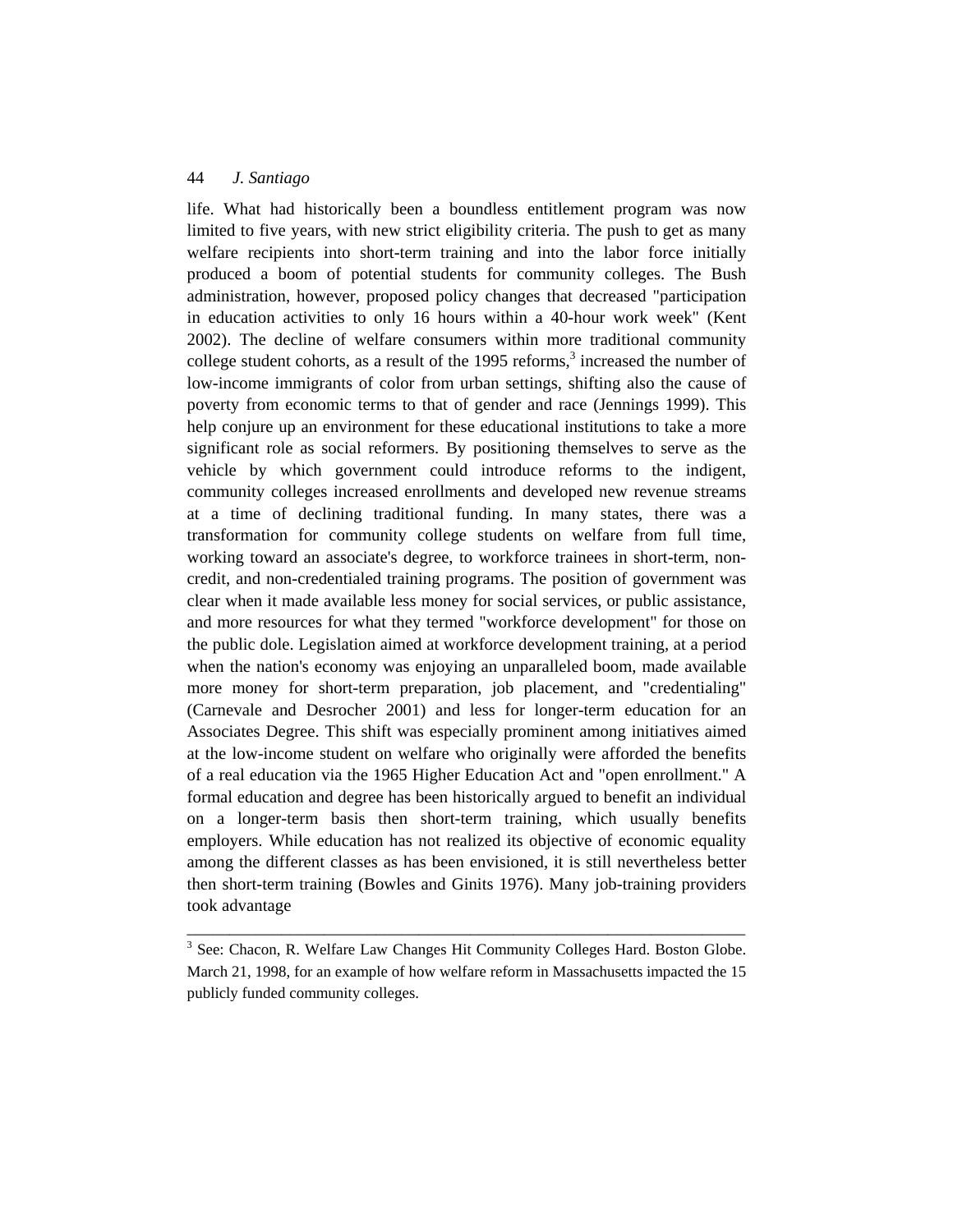of this shift and new revenue stream, especially the community college system. The institutions of post-secondary education in the USA are stratified by social class, with one-half of all low-income students in community colleges. The American Association of Community Colleges (AACC), an organization in Washington, D.C. that community colleges belong to, indicated that by the late 1990s approximately 53 percent of 1,124 community colleges surveyed had developed welfare-to-work programs, illustrating that many of these institutions were taking advantage of this new funding source (1998). It is apparent that participating community colleges that had developed workforce development initiatives under the rubric of welfare-to-work became the "social buffer" between the low-income classes and the elite (Pfeffer 1994). Workforce development, as has been developed by these community colleges for lowincome students, reinforce norms, values, and work habits consistent with the American work ethic, for the benefit of corporate America in terms of increased profit, as well as for realizing the goal of government social reforms.

#### *Workforce Development*

Most of the welfare reforms that took place in the mid 1990s shifted emphasis from income maintenance and education to that of a shorter term on public assistance along with a "work first" modality (Leonard 1999). Education, as a formal option for those on the public dole was dropped in many states, and instead short-term training, something quite different from a formal education, was put in its place for the poor on public assistance. For many community colleges, initiatives directed toward welfare consumers were categorized under the training activity of "workforce development."

In the last 45 years, the role for community colleges has been to help students' transition into a four-year educational setting (Coley 2000). Government sponsored reforms, such as we witnessed in the welfare system of the USA during the mid 1990s, however, provided opportunities for community colleges to shift the role of "professional reformer" on to themselves. Community colleges, positioned themselves as the major avenue by which the low-income student can be indoctrinated into the labor force. Under the rubric of workforce development, significant numbers of welfare recipients were provided short-term non-credit training in order that they enter the job market. According to AACC data, 44 percent of the 1,123 community colleges responding to the 1998 survey reported that job-readiness instruction was the most common type of training activity for welfare recipients. Further, according to the AACC survey, "welfareto-work programs at community colleges primarily emphasized entry-level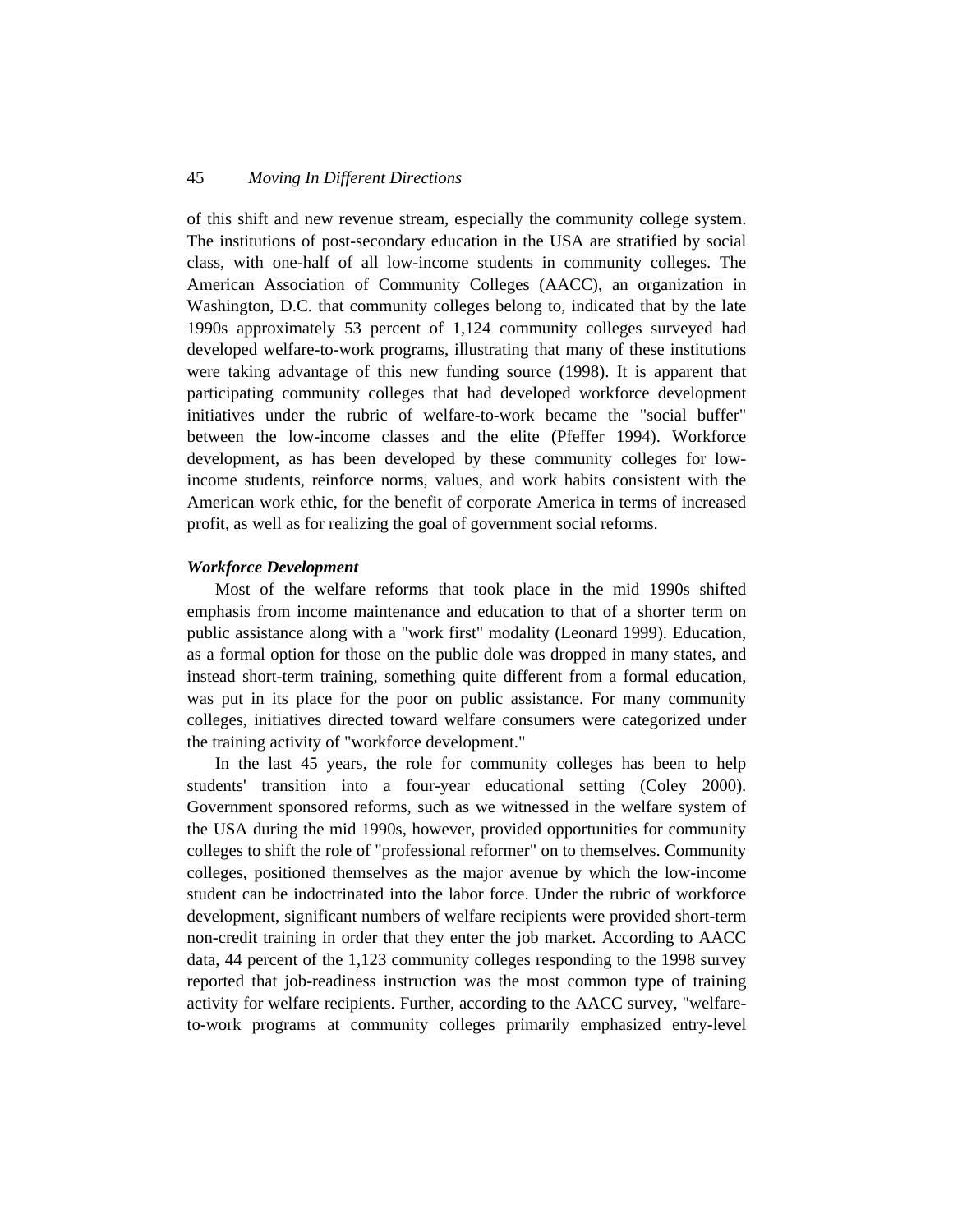training (69.9 percent of respondents), adult education and remedial education (53.3 percent), as well as basic technical training (47.6 percent)" (Phillippe 2001, p. 91). Such workforce development efforts were not construed to benefit the students attending these institutions. Instead, as has been argued above, such short-term, mostly non-credit, training was developed for corporate employers seeking a better-trained, cheap labor pool in order to eke out more profit. In addition, from government's perspective, welfare recipients forced off public assistance by the reforms of 1995, workforce development programs in the community colleges provided a mechanism for indoctrinating these poor people into a work ethos that served the function of social oversight. There was, and continues to be, little "freedom" for these students to pursue a traditional liberal arts education. Instead, it is predetermined by government and corporate sponsors, with the help of community colleges. For many low-income individuals not based in the traditional "welfare population," community colleges have devised a method of tracking them toward a similar fate as their counterparts on the public dole. The major group affected is that of recent immigrants of color. "Workforce development" as defined by the AACC and its member institutions involves preparing individuals specifically for American employers in order that these companies may compete more effectively in the global economy (Tony Zeiss & Associates 1997). More and more American corporations are turning to community colleges, as partners, to help with the task of providing training for employees already on the job according to the AACC.<sup>4</sup> Looking at what he described as a "complex set of forces" that structurally changed America's system of higher education, Karabel highlighted six characteristics of community colleges and their environment in stratifying individuals on the basis of social class tracking low-income students away from a traditional academic education and into what was then vocational training (or workforce development training today) (Karabel 1972, p. 233). He argued that, while at face value, the community colleges were consistent with American society's ideology as "the land of opportunity" and "open admission" to its system of public education; these characteristics were in reality false for poor students since they were "tracked" away from a four-year education and "stratified" into low-paying vocational careers. Studies have shown that keeping students at the lower end of the educational scale (whether by tracking or other

<sup>4</sup> See American Association of Community Colleges, Businesses to Advocate for Two-Year Colleges, Community College Times, December 5, 2006.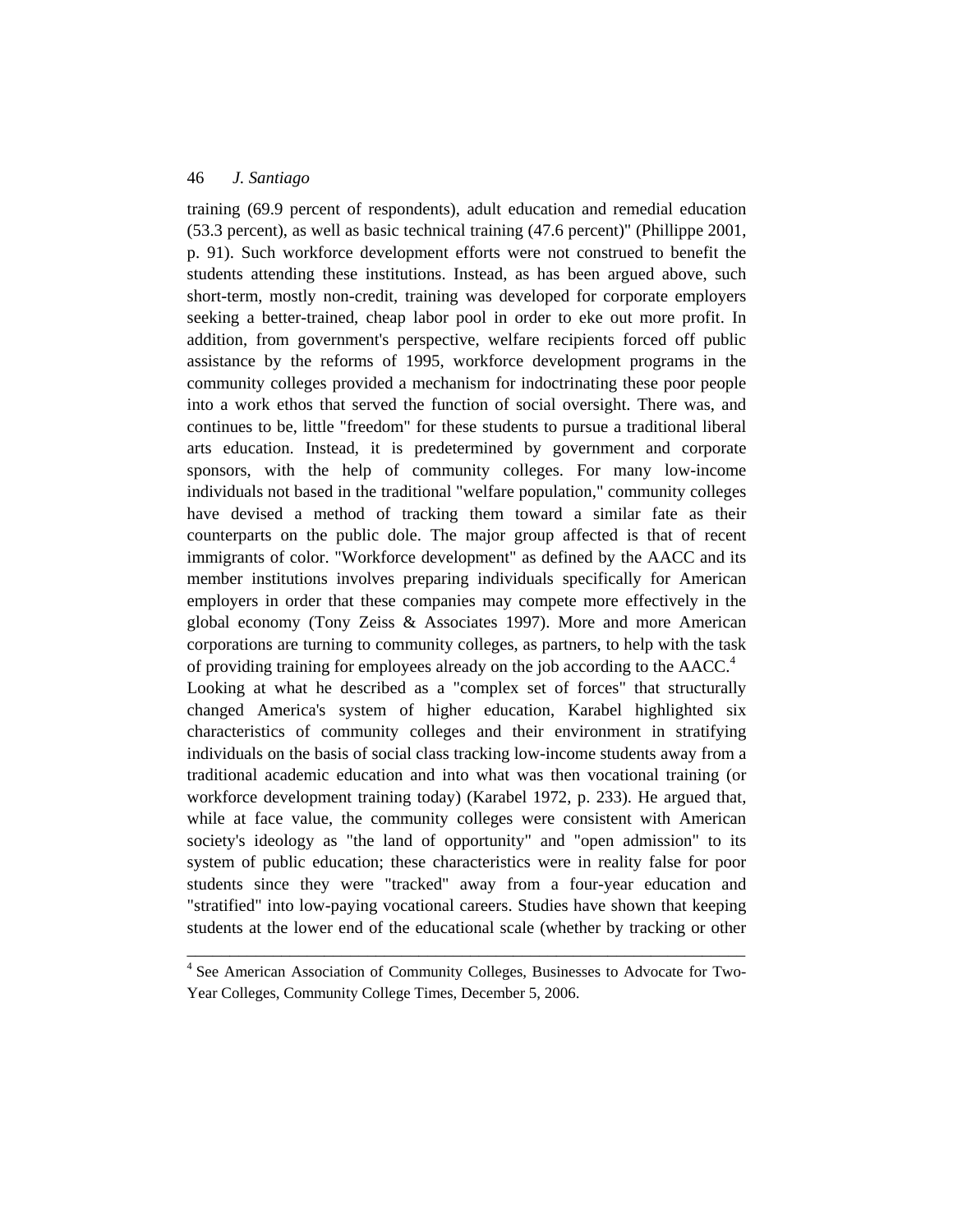means) usually translates to limiting employment opportunities to the lower end of the wage scale (Carnavale 1999). On average, in 2002, a male student kept to just a two-year associates degree earned 732 dollars a week while those who continued their studies and were awarded a bachelor's degree earned about 1,089 dollars according to data from the U.S. Department of Labor (2003). For females the figures were 545 dollars and 809 dollars respectively. These data highlight the importance of helping all students acquire the highest educational level so that they can reach a much higher pay scale. From the general point of view, diverting so many individuals from acquiring the highest educational levels limits America's economic growth. The key components of Karabel's premise are highlighted in Table 1. Data show that 68 percent of employers, who choose community colleges for workforce training, do so because of its cost effectiveness (Phillippe 2000). Further, about 55 percent find that the level of customization of training curriculum is why they also choose community colleges; and about 52 percent feel it is convenient. The belief system of community colleges in the USA maintains a posture that they are open to all students so long as they have a high-school diploma or its equivalency. It provides the illusion that just about anyone can attend college. In reality, however, these institutions serve the purpose of channeling low-income individuals away from particular academic programs that may have led to fouryear colleges, through a complex process of "cooling" them off<sup>5</sup> in order that they never reach their educational goals. Data from the National Profile of Community College (Phillipe 2000) found that, although most students in community colleges express an interest of transferring to a four-year baccalaureate program, most never do. For example, the data for the academic year 1995-96 in this study demonstrated that, of those students expressing an interest of going to a four-year school, only about 42 percent actually transferred. Community colleges on the public dole serve the role of tracking, as well as the much higher function for government of controlling any real or potential discontent among the poor by "diverting the dreams" (Karabel 1972) of members of these social classes toward lower level

<sup>&</sup>lt;sup>5</sup> This process is most prominent in community colleges that have their environment demographically changed with the influx of poor people of color. In addition, English as Second Language (ESL) initiatives often are used as major components of the "coolingoff" and "tracking" systems. See: Santiago, J. The New Social Reformers In Massachusetts: The Changing Role of a Publicly Funded Community College Within a Latino Community, Private Communication.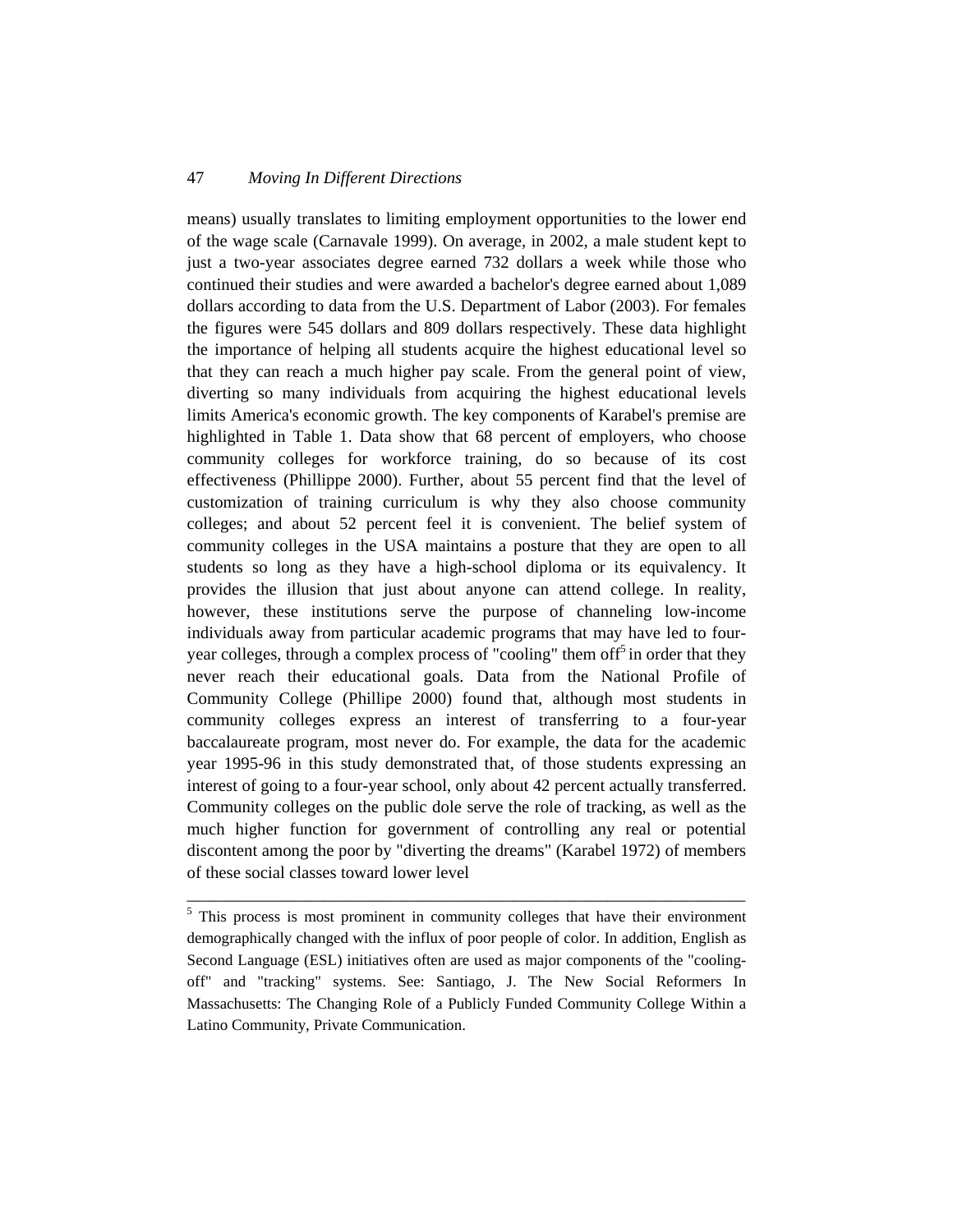career options, and indoctrinating them into America's capitalistic work ethos under the auspices of workforce development initiatives.

#### **Table 1. Framework on the major functions of community colleges**

(based on Karabel, 1972)

\_\_\_\_\_\_\_\_\_\_\_\_\_\_\_\_\_\_\_\_\_\_\_\_\_\_\_\_\_\_\_\_\_\_\_\_\_\_\_\_\_\_\_\_\_\_\_\_\_\_\_\_\_\_\_\_\_\_\_\_\_\_\_\_\_ 1. A changing economic structure in the environment of community colleges fosters alterations in the role of these institutions.

2. As a result of "educational inflation" particular groups within society (the poor) have their opportunities narrowed.

3. Community colleges are "the bottom of a tracking system within higher education" because of their "open admissions" posture. Ultimately, their students are tracked into vocational training (workforce development) that keeps them away from a four-year education and in low-paying jobs.

4. Community colleges use a complex system of pre-entrance exams, remedial classes, counseling from advisors, test scores, certain required courses, and probationary status as a "cooling-out" process with the function of convincing the student that they were at fault for not achieving their educational goals.

5. The "cooling-out" process is directed toward the "latent terminal" student who desires to transfer ultimately from a two- to a four-year degree program, but does not meet entrance qualifications.

6. Community colleges, with this elaborate system, serve to "track" students both within the college itself, and among these institutions of higher education on the basis of social class. They keep poor students in vocational programs (workforce development training), and away from academically oriented course of studies within the confines of the particular community college, as well as keeping these individuals away from four-year schools.

\_\_\_\_\_\_\_\_\_\_\_\_\_\_\_\_\_\_\_\_\_\_\_\_\_\_\_\_\_\_\_\_\_\_\_\_\_\_\_\_\_\_\_\_\_\_\_\_\_\_\_\_\_\_\_\_\_\_\_\_\_\_\_\_\_

Further, it gives the students from the lower social classes the false impression that if they fail to reach their educational goals of a higher education, it is mainly their fault and not the community colleges' "system" of cooling them off. It "blames the victims" (Ryan 1975) of workforce development not the system, which purposefully tracked them. Similar to what Cloward and Piven argued in the 1970s about the welfare system as a whole, social institutions under the tutelage of government (e.g., publicly funded community colleges), give the false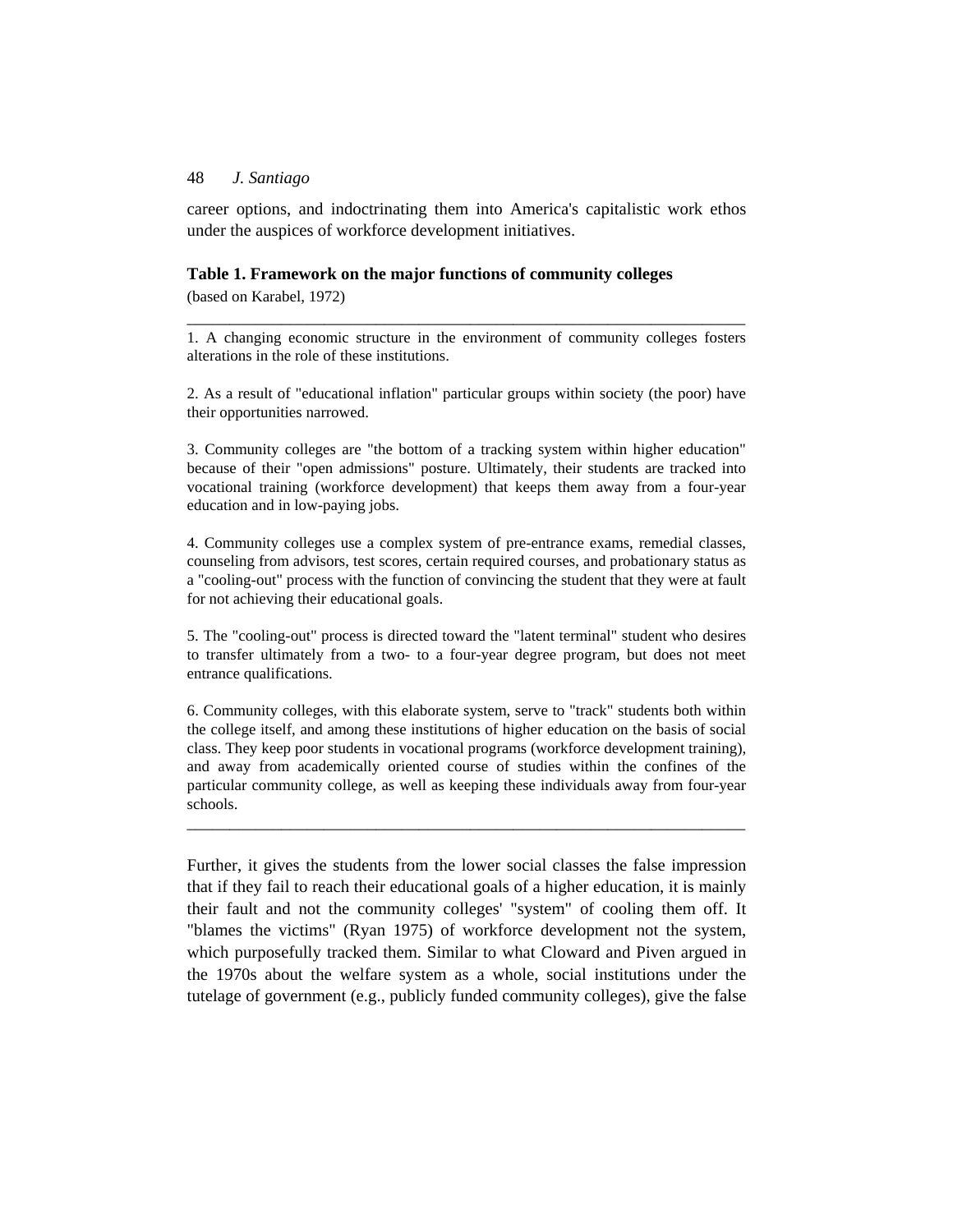impression that they provide concessions and real opportunities to movements of the poor (1971). In reality, they serve only to regulate the poor.

# *Previous Structure and Recent Changes in China's System of Higher Education*

In reviewing China's system of higher education as one that for many years has been controlled by government and only recently is moving toward decentralization, we must keep in mind that the entire structure is relatively new when compared to the 100 year old community college system in the USA.<sup>6</sup> Chinese post-secondary education as it appears was established in December 1977 when the government introduced the formal process of examination; and in 1985 new programmatic, structural and oversight changes were implemented (Xiao and Tsang 1999). China's system of higher education represents a good example of a controlled system since national and party leaders continue to determine who attends, curriculum, credentialing, what area one will study, what instructors will teach, and when you finish in spite of the 1985 changes (FBIS 1985). Still, there have been improvements with an increase in decentralizing higher education from Central Government control in total to more local and provincial decision-making. Although the 1985 reforms gave faculty, administrators, local community leaders, and provincial governments more authority and oversight (Lofstedt 1987), agencies of the central government and the Communist Party still have final approval of any changes. Among the changes, was a shift within higher education from focusing exclusively on social reforms, to also tying education to China's urgency of economic development (Hayhoe 1993). Current Chinese leadership realizes that China's continued economic growth and modernization are closely tied to the nation's colleges and universities. "Chinese political leaders wish to transform knowledge patterns within (higher education) curriculum to serve explicit goals of economic modernization" (Hayhoe 1987, p.197). Before the 1985 reforms, all students were assigned jobs by the central government after completing their studies. Later, as a result of the reforms of 1985, "a considerable portion of the students will still be admitted and deployed in agreement with the long-term needs of China as a society, but greater efforts will be made to reconcile these national requirements with the individual preferences of the student, the recommendations

<sup>&</sup>lt;sup>6</sup> See The American Community College Turns 100: A Look at its Students, Programs, and Prospects, Educational Testing Service Policy Information Center, Princeton, New Jersey, 2000.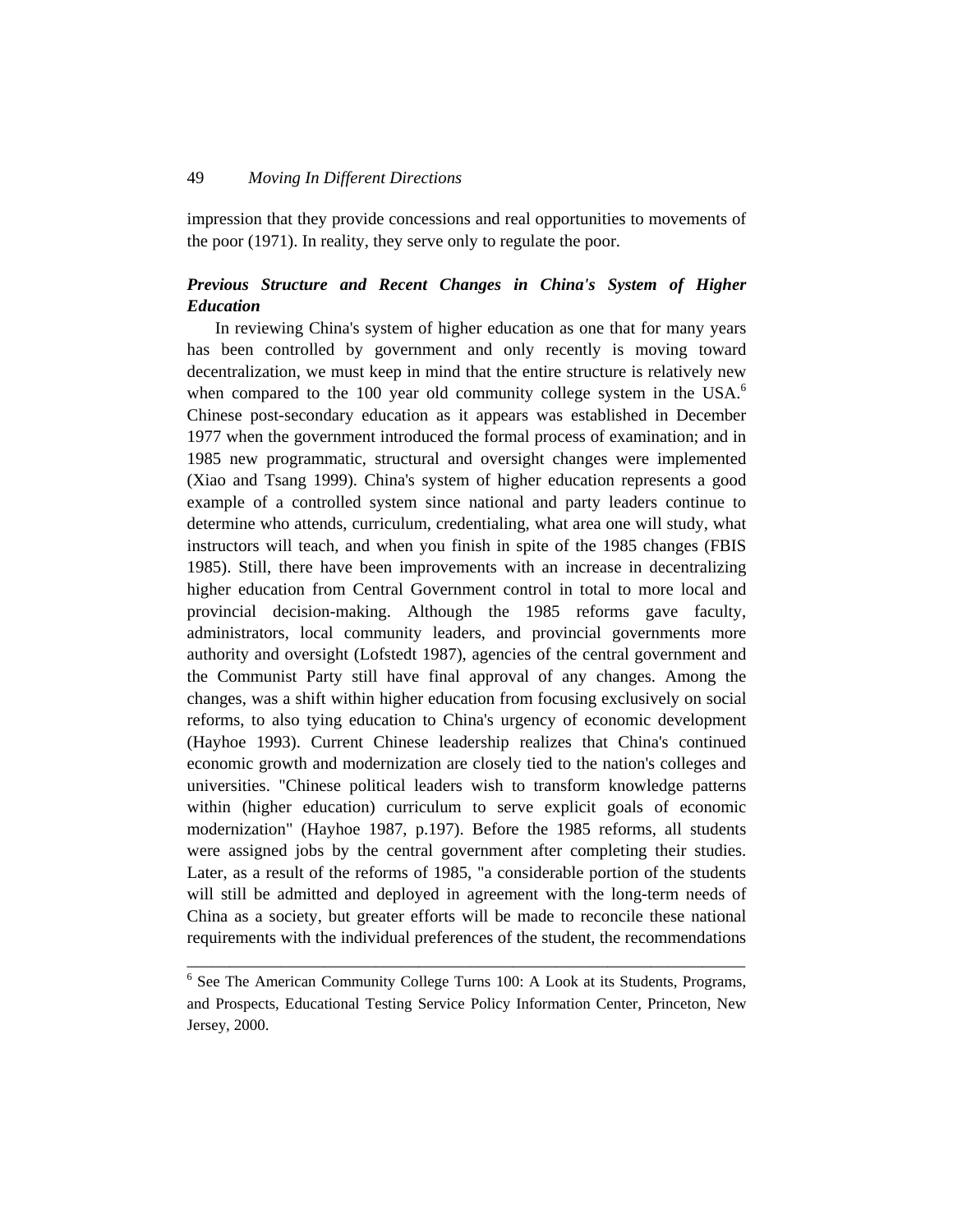of the educational institutions, and the requisites of employers" (Lofstedt 1987, p. 329). Standardized teaching plans, teaching outlines, and textbooks were regulated nationally by the Ministry of Education (Hayhoe 1987). The Ministry of Education made all major curriculum decisions, in spite of more authority and oversight given to provincial, local, and autonomous regional input according to Lofstedt (1987). While college and university leaders have more authority and power today, communist party supervisors remained as an important determinant of any changes (FBIS 1985).

Besides trying to make sure that any changes in higher education are directly related to economic development and modernization for maintaining final say, national leaders also want to make sure that American capitalist ideals do not take root. Hayhoe (1993) notes:

*While they (Chinese leaders) support and encourage scientific and technological development (especially as they pertain to economic development), the Chinese government is attempting to purge reflective and theoretical social sciences and the humanities of Western influences that (attempt) to mobilize support fostering a "peaceful evolution" towards capitalism-(Hayhoe 1993, p. 291).* 

As such, it seems that national and party leaders preferred European and Soviet curricular influences, "with their focus on classical disciplines of knowledge and narrowly defined technical specializations, over Anglo-American ones" according to Hayhoe (1993, p. 291).

By 1996, there were some 1,000 adult educational institutions in China of various types, including general universities, technical universities, specialized institutions, and teacher training colleges that comprised China's system of higher education.<sup>7</sup> The State Education Commission administratively continues to supervise the system of post-secondary education.<sup>8</sup> The Commission still largely oversees all aspects of post-secondary institutions, except for military schools. This government body maintains oversight of curricula, publishes the required textbooks for all fields of study, and formulates admissions guidelines to mention only a few of its functions. Within this larger structure of postsecondary education there are two-year technical institutions, non-university in nature, but which nonetheless are considered college level.

<sup>7-8</sup> General information on China's system of higher education was obtained from two web sites: www.unesco.org/iau/educcn.html; and www.sh.com/china/edu/chedu.htm.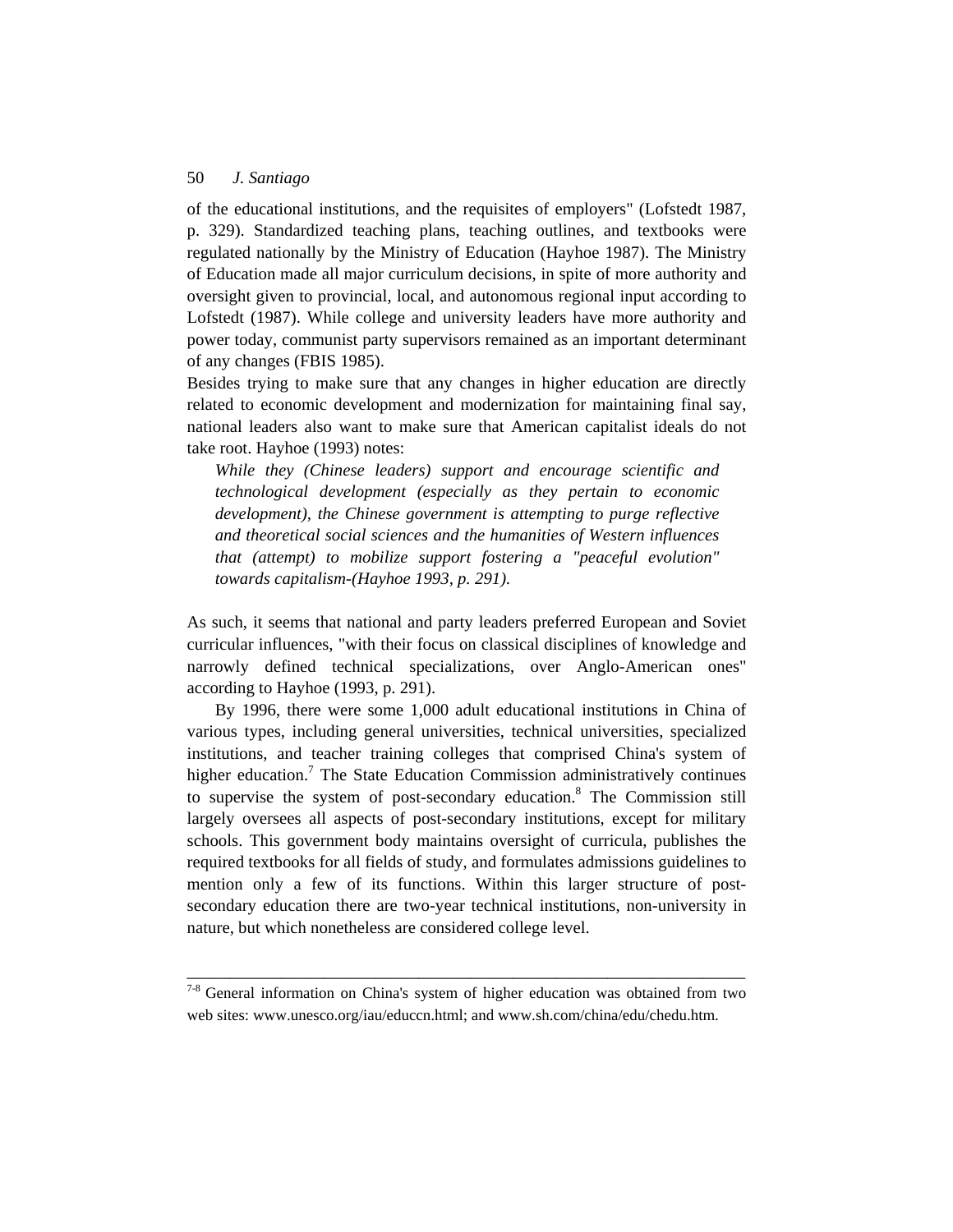Similar to what community colleges in the USA considers workforce development, these post-secondary technical schools offer more then 400 specialties, including light and textile industries, construction engineering, and commerce. As two-year institutions, these technical schools provide students with a "vocational education and training...for a specific job"<sup>9</sup> targeting particular employers. Yang Xu Hin of Wuyi University highlighted some key and salient "problems" (his term) in China's system of higher education.<sup>10</sup> An examination of these problems is important since they highlight the areas and level of government control over China's post-secondary institutions in spite of the 1985 reforms.

Specifically, Hin listed six problems including:

- a system is so specialized and detailed that students only learn the particular field and no knowledge beyond their major;
- no real and original research going on among scholars;
- too many tedious required subjects that students just cram for;
- textbooks produced by the Commission contain much irrelevant subject matter;
- instructors teach obsolete material, what they learned years ago, reflecting traditional not current scientific knowledge;
- required assessment examinations do not measure the student's knowledge but only how much they memorized in class and from textbooks.

By coupling together, both the structure of post-secondary education in China and the problems that Hin presents, we can see the extent to which government controlled this system.

Within the more recent system of higher education in China we see that several key characteristics are essential for labeling it still a "largely controlled" government post-secondary institution. Table 2 lists these major characteristics along with their particular explanation. Of significance among them is the fact that government continues to control all content within the classroom, the textbooks, and areas of specialization.

\_\_\_\_\_\_\_\_\_\_\_\_\_\_\_\_\_\_\_\_\_\_\_\_\_\_\_\_\_\_\_\_\_\_\_\_\_\_\_\_\_\_\_\_\_\_\_\_\_\_\_\_\_\_\_\_\_\_\_\_\_\_\_\_\_ <sup>9</sup> General information on China's system of higher education was obtained from two web sites: www.unesco.org/iau/educcn.html; and www.sh.com/china/edu/chedu.htm.

<sup>&</sup>lt;sup>10</sup> See: Yang Xu Hin, Chinese Higher Education, In My Eyes, The Forum, Vol 7, Issue 1, Fall 1998, hakatai.mcli.dist.Maricopa.edu/labyforum/fall98/forum4.htm.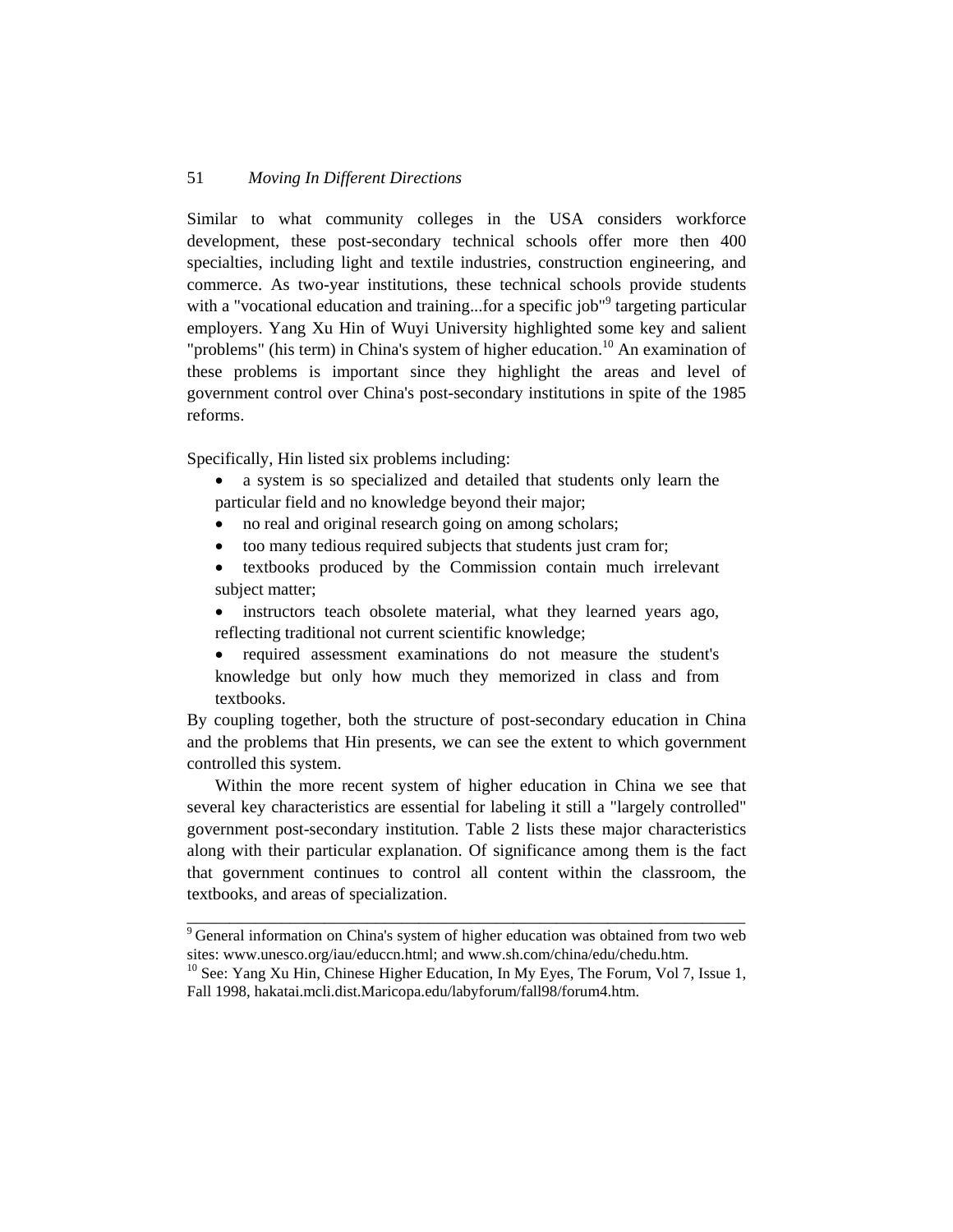Further, it is through government controlled assessment tests that Chinese students gain entry to post-secondary education, as well as determine whether they are ready to receive their diploma. Finally, government determines the course of study for many Chinese students in technical/vocational training with a specific job in mind, thus determining what they will do for a living. With these facts in mind, the question is: To what extent does the publicly funded community college system in the U.S. compares with the recent government controlled post-secondary two-year technical schools in China?

|                             | Major Characteristics of             | Major Characteristics of US Community            |
|-----------------------------|--------------------------------------|--------------------------------------------------|
|                             | Recent China's System                | College System                                   |
| 1                           | <b>Centralized Decision Making</b>   | Government education bodies make major           |
|                             |                                      | decisions; centralizing decision making          |
| $\mathcal{D}_{\mathcal{L}}$ | Government Controls course           | State government employees as administrators     |
|                             | content                              | (e.g. Deans) review and influence if necessary   |
|                             |                                      | course content, determine curricula, etc.        |
| 3                           | Students have little ability to      | Students are tracked into specific areas of      |
|                             | determine what they will learn       | specialization and how far they can go based on  |
|                             |                                      | social class.                                    |
| 4                           | Admission into and completion of     | Most States have "high-stake tests" at K-12      |
|                             | course of study determined by        | level for diploma before entering college.       |
|                             | government controlled assessment     |                                                  |
|                             | examinations                         |                                                  |
| 5                           | Little scholarly work by instructors | No real research going on; nor is it encouraged. |
| 6                           | Education often targets a specific   | Workforce development efforts track many         |
|                             | job                                  | toward specific job areas.                       |
| 7                           | Instructors have little input into   | Instruction often controlled by various methods  |
|                             | course content                       | from administrators (e.g., course outlines must  |
|                             |                                      | be approved by Deans).                           |

**Table 2. Summary of major similarities between China's two-year technical colleges with the US community colleges** (based on Yang Xu Hin, 1998)

# *Conclusion: A Comparative Review*

While the publicly funded community colleges in America do not have overt government control of course content, workforce development efforts funded by specific corporations, who determine curricula in these cases, do have the tacit approval of government. Government encourages corporate America to seek out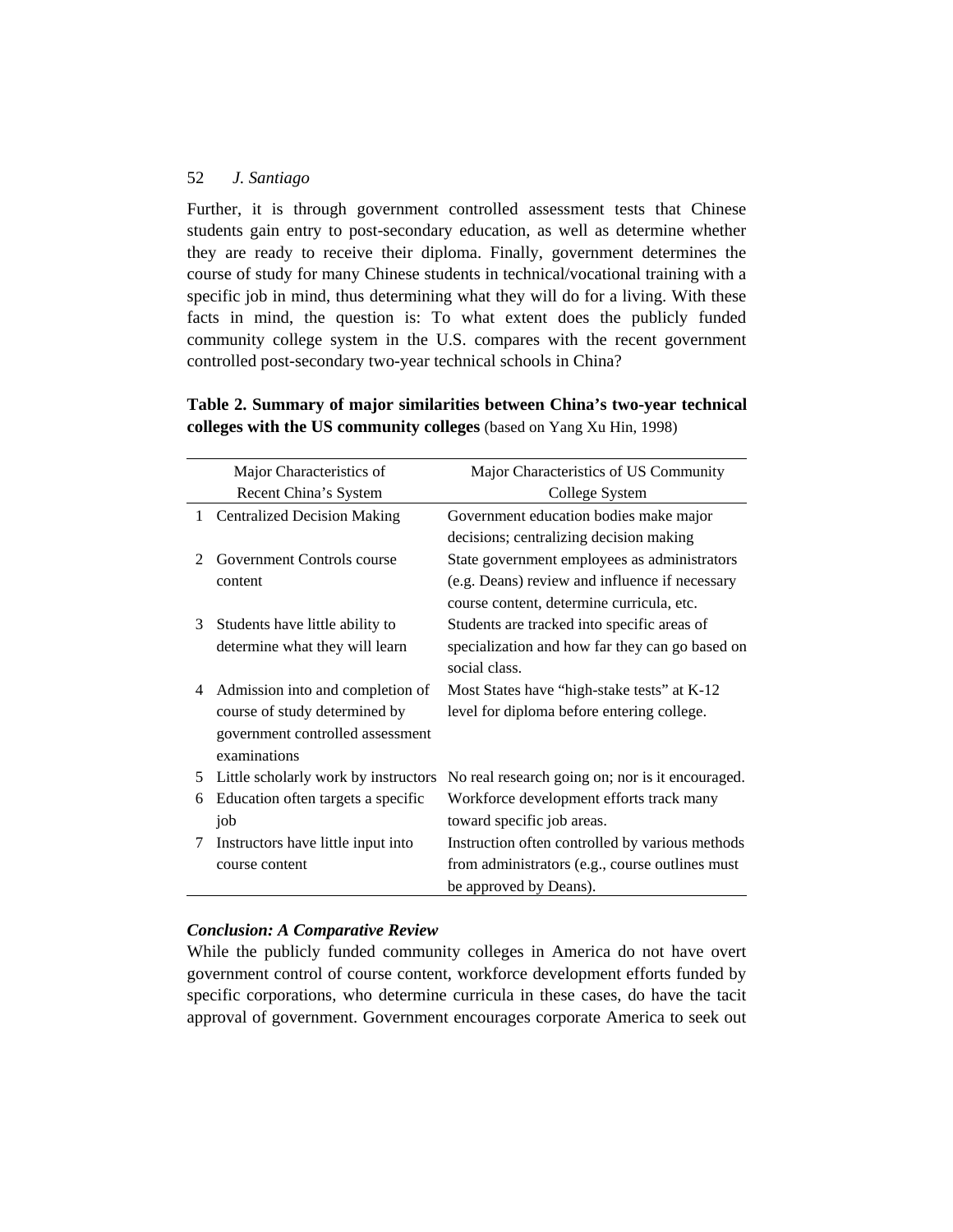institutions like community colleges to help with their workforce development needs. As such, these efforts within community colleges in the USA are often driven by corporate elites. In reality, it is questionable as to whether we can call these corporate programs "workforce development" or more accurately "human resource development" initiatives since they are driven by particular companies, for their specific purposes, with specific curricula. Data on workforce development demonstrate that initiatives specific to a company tend to more often than not benefit professionals and managers, and are not directed toward entry-level workers who may benefit from such training for job advancement (Training Magazine 1999). Thus, using the term "workforce development" for the type of training currently being offered to students in community colleges is therefore misleading.

Like their recent Chinese counterpart, publicly funded community colleges in the USA have a variety of assessment examinations aimed at determining whether an individual has the wherewithal to enter a post-secondary institution, and ultimately graduate once they complete course requirements. Such examinations in the USA are, in most states, required and approved by some government appointed board of higher education. In China, these examinations, determined by the State Education Commission, help determine the individual's course of study and the educational institution they will enter. It is these examinations in the community college system of the USA that analysts like Karabel, Brint, and Woodbury, for example, see as mechanisms for diverting the educational dreams of low-income students away from an education and toward vocational (workforce development) training-two vastly different things.

While faculty may have more input in determining course content in American community colleges, the fact is that workforce development initiatives often have their material selected by the particular company financing the training. Further, in many post-secondary settings in America faculty members are required to provide department heads and/or the college with copies of their course outline to "review" for informational appropriateness and completeness. Thus, while faculty in the community colleges of the USA has a slightly higher level of academic freedom in determining course content than their recent Chinese counterparts, there are nonetheless boundaries in which they must work within, especially if a corporation is financing the workforce development training.

Perhaps the most significant area of comparison between community colleges in the USA under the oversight of government and the two-year technical schools of China is in the area of students being able to select their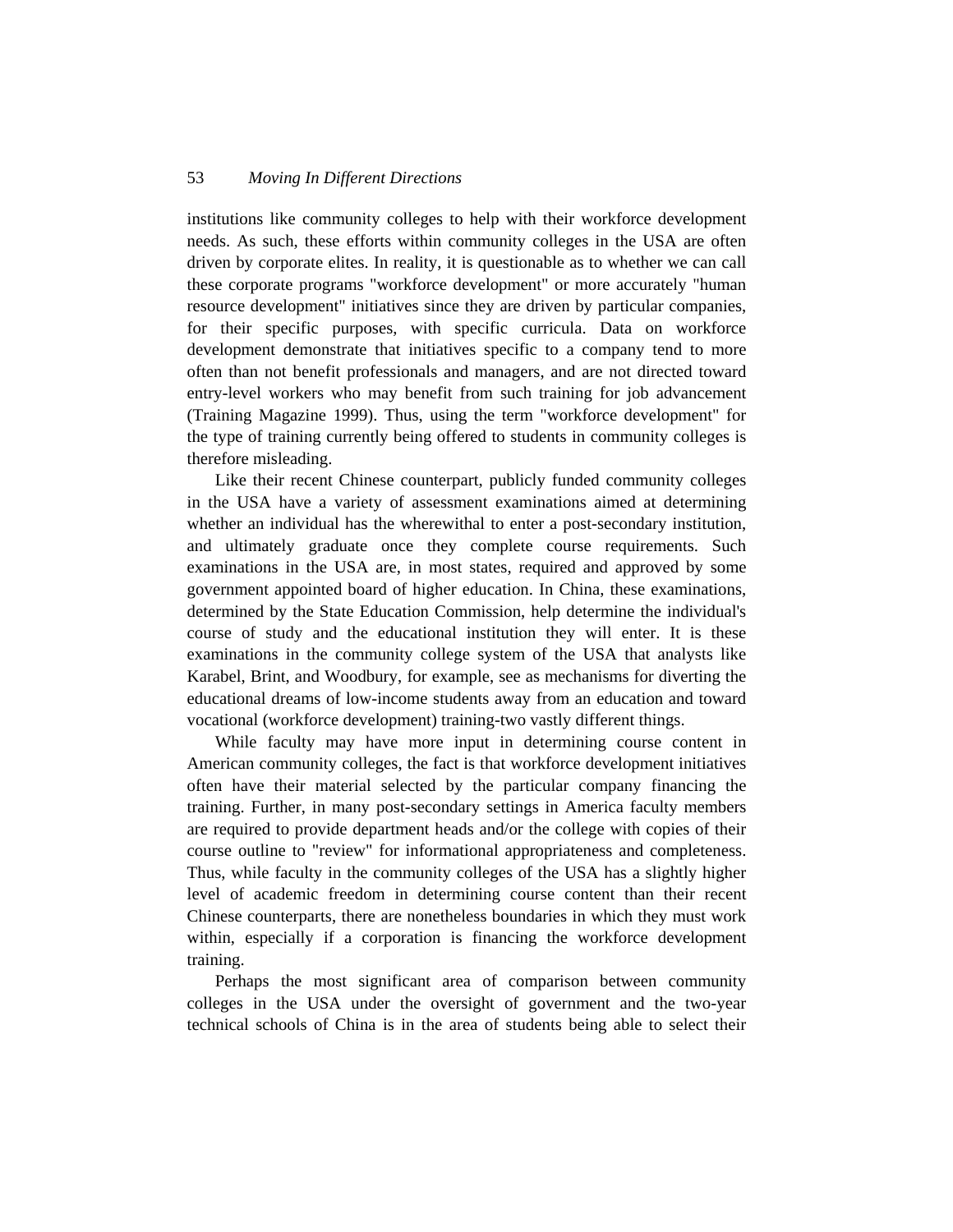course of study. Americans truly believe that they have the ability to choose the level, as well as the type, of education they wish. The fact is however, that, perhaps to the surprise of students, social class predetermines the type and level of their education, and thus how much they will earn. Once students complete their education, earning levels do not necessarily reflect the individual's earning potential. As noted above, entrance examinations, direction in which career counseling takes, assessment testing, and the system of "tracking" all conspire toward determining whether a student is given the opportunity to pursue a fouryear education and beyond, or whether they are steered toward training for an entry-level job. In China, the government determined needs for a particular economic development initiative and job and this way strongly affected a student's educational fate. Thus, while Chinese assessment testing is more direct in making such decisions for the student, in the community college system of the USA processes and structures have the dual function of making this decision while at the same time giving the student the false impression that they made the choice themselves.

There are many similarities between the more recent post-secondary education in China and that of the community college system in the USA. As America leaves behind the industrial age of the twentieth century and enters the technological era of the twenty-first, it finds itself in need of preparing a workforce capable of working with the hardware and software necessary for producing the goods and services needed globally. America's economic and political leaders cannot afford to let low-income social classes develop a consciousness based on the understanding that they do not determine their educational fate. To do so government in the USA would be itself sowing seeds of discontent. As such, it must control any real or potential discontent, and it has accomplished this task by devising this complex system of tracking individuals from low-income classes while also providing the illusion that: 1) through an education beyond high school an individual will increase the likelihood of economic success; 2) community colleges represent the best avenue of acquiring such an education, especially if you are poor; and 3) it is the individual himself who determines their level of educational attainment. Of major difference between the recent system of education in China, and community colleges in the USA is that the former directly informs its people that its system is devised for benefiting society through the job they are destined to be educated and/or trained for, while the latter selects one's education on the basis of social class, provides the illusion of free choice, all for the benefit of major corporate elites.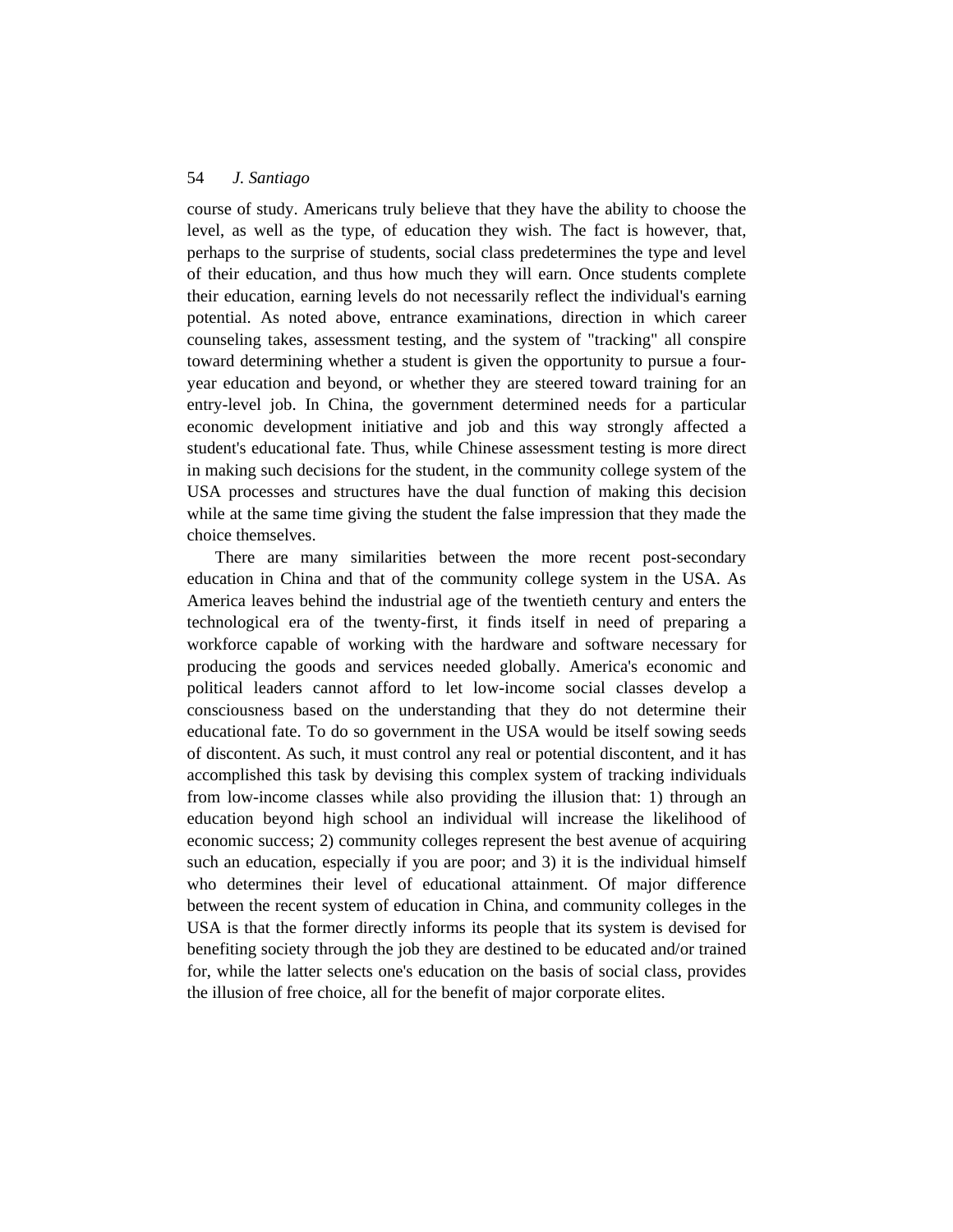The driving force nonetheless is the same in both systems - government! Their purpose is basically the same, social planning by government, much of which is driven by economic forces. In both societies not everyone can attend college since there are not enough resources to allow such to happen. Mechanisms are therefore in place to determine whom gets an academic education versus job training, and at what levels. While in China government overtly and directly determines these issues for its people, in the USA government covertly makes such determination. In the USA the community college system plays a critical role in this determination by providing the façade that there is an "open admissions" policy when, in reality, social class determines the kind and level of education that an individual will receive. In both systems, however, the results are the same, control of masses of people.

It is vital to understand the differences, similarities, and functions if we in the USA, as a nation, which prides itself in valuing "freedom," and professes to be "the land of opportunities," are to truly move closer to these ideals. Surely, not all of the hundreds of thousands (even millions) of low-income recent arrivals are incapable of performing well in a four-year course of education. Yet, the system in place discriminates against the poor, and tracks them toward the same dead end workforce development for the purposes of providing cheap productive labor to corporate America, while also maintaining control socially. This massive waste of human potential raises a research question that looms high above all others: Can we change the community college system in the USA to provide a good education to their constituents, not on the basis of their social class but on the basis of their dreams and potential? A challenge for American society!

#### *References*

- *Schooling In Capitalist America: Educational Reform and the Contradictions of Economic Life.* New York: Basic Books, Inc. 1976.
- Brint, S. and Karabel, J. *The Diverted Dream: Community Colleges and The Promise of Educational Opportunity in America.* New York: Oxford University Press, Inc. 1989.
- Broaded, C. M. Higher Education Policy Change and Stratification. *The China Quarterly.* No. 93. (March, 1983). pp. 125-137
- Carnevale, A. P. and Desrocher, D. *Help Wanted: Credentials Required: Community Colleges in the Knowledge Economy.* Community College Press: Annapolis Junction, MD. 2001.
- *Education = Success: Empowering Hispanic Youth and Adults.* Educational Testing Service, Princeton, NJ. 1999.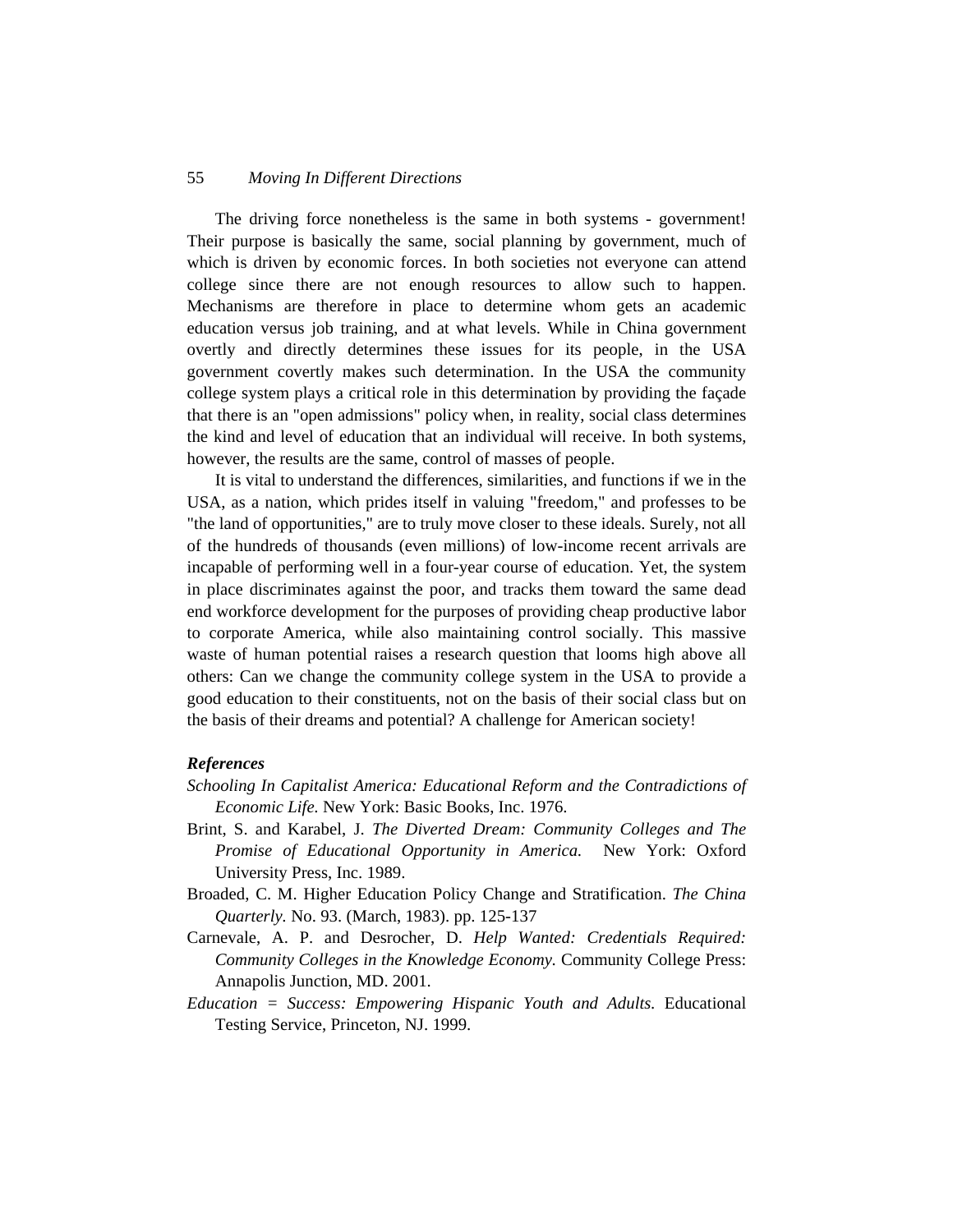- Chacon, R. Welfare Law Changes Hit Community Colleges Hard. *Boston Globe*. March 21, 1998.
- Businesses to Advocate for Two-Year Colleges. *Community College Times*. (December 5, 2006).
- Cohen, A. M. and Brawer, F. B. *The American Community College. Third Edition,* San Francisco: Jossey-Bass Publisher, 1996.
- Coley, R. J. *The American Community College Turns 100: A Look at its Students, Programs, and Prospects.* Educational Testing Service, Policy Information Center: Princeton, NJ, 2000.
- Dill, W. R. Environment as an Influence on Managerial Autonomy. *Administrative Science Quarterly.* Vol. 2, No. 4, (March, 1958). pp. 409-443.
- Dougherty, K. J. The Community College at the Crossroads: The Need for Structural Reform. *Harvard Educational Review.* 61 (3). August, 1991.
- Decision pf the CPC Central Committee on Reform of the Education System. *Foreign Broadcast Information Service (FBIS).* No. 104. pp. K7.
- Gueron, J. *Reforming Welfare with Work.* Occasional Paper 2, Ford Foundation, Office of Reports, 320 East 43 Street, New York, NY 10017, 1986.
- Hayhoe, R. E. S. China's Universities Since Tiananmen: A Critical Assessment. *The China Quarterly.* No. 134. (June, 1993). pp. 291-309.
- China's Curricular Reform in Historical Perspective, *The China Quarterly.* No. 110. (June, 1987). pp. 196-230.
- Helfgot, J. *Professional Reforming.* Lexington, Massachusetts: Lexington Books, 1981.
- Hin, Yang Xu. Chinese Higher Education, In my Eyes. The Forum. Vol. 7, Issue 1, Fall 1998.
- Jennings, J. Persistent Poverty in the United States: Review of Theories and Explanations. In: *A New Introduction to Poverty: The Role of Race, Power, and Politics*. Edited by Louis Kushnick and James Jennings, 13-18. New York: New York University Press, 1999.
- Jensen, A. A. How Much Can We Boost IQ and Scholastic Achievement? *Harvard Educational Review.* Vol. 39, No. 1. 1969.
- Karabel, J. Community Colleges and Social Stratification: Submerged Class Conflict in American Higher Education. *Harvard Educational Review*, 42, (November, 1972). pp. 521-562.
- Kent, E. L. Welfare Change Threaten College Training Programs. *Community College Times.* (April 2, 2002).
- Kienzl, G. *Community College Involvement in Welfare-to-Work. Welfare-to-Work Research Brief* (AACC-RB-99-1). American Association of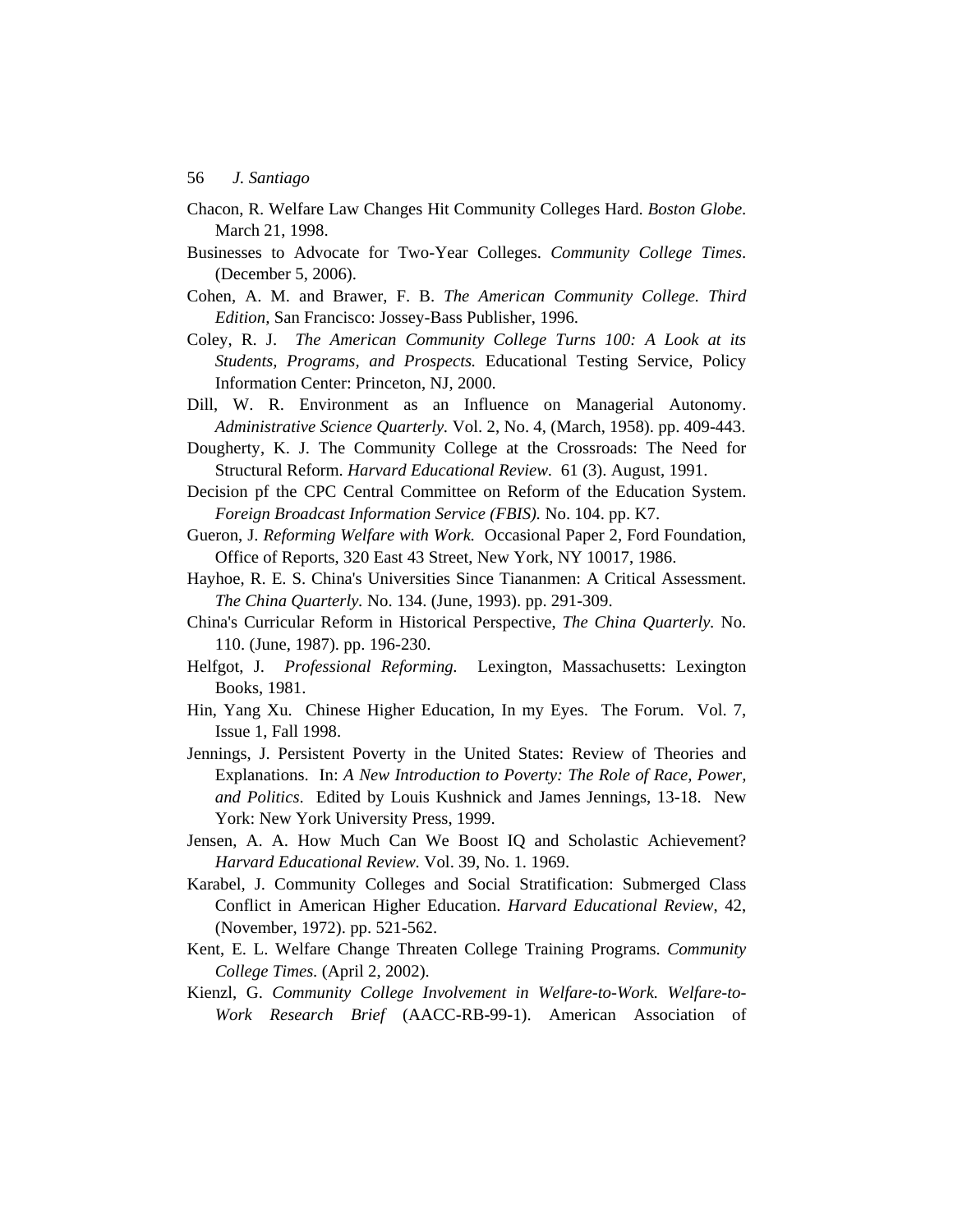Community Colleges, One Dupont Circle, N.W., Suite 410, Washington, DC. 1999.

- Leonard, P. *Welfare to Work Block Grants: Are they Working?* The Brookings Institution, Center on Urban and Metropolitan Policy, Washington, DC. 1999.
- Levine, S., White, P. Exchange as a Conceptual Framework for the Study of Interorganizational Relationships. *Administrative Science Quarterly*. Vol. 5, No. 4, (March, 1969), pp. 583-601.
- Lofsted, J-I. Education for National Minorities in China: An Overview. *The Journal of Negro Education.* Vol. 56. No. 3. (Summer, 1987). pp. 326-337.
- Moynihan, D. P. *The Negro Family.* Cambridge, Massachusetts: MIT Press. 1967.
- *National Profile of Community Colleges: Trends & Statistics. Phillippe, K. (ed.). 3rd Edition.* American Association of Community Colleges, Community College Press. Washington, DC. 2001
- Pfeffne, J. Size and Composition of Corporate Boards of Directors: The Organization and Its Environment. *Administrative Science Quarterly*. Vol. 17 (1971). pp. 218-228.
- Piven, F. F. and Cloward, R. A. *Regulating the Poor: The Functions of Public Welfare*. New York: Vintage Books, 1971.
- Poor People's Movements: *Why They Succeed, How They Fail.* New York: Vintage Books, 1978.
- Pu-Hsia, Chao. Recent Trends of Adult Education in China. *Journal of Educational Sociology.* Vol. 8, No. 1. pp. 11-21.
- Ryan, W. *Blaming the Victim.* New York: Vintage Books, 1975.
- Training Magazine's Industry Report 1999. *An Overview of Employer-Sponsored Training In The United States.* October 1999.
- Wald, L. *House on Henry Street*. New York: Dover Publications. 1915.
- Woodbury, R. Hardening Class Lines: The Erosion of the Social Contract in Higher Education. *Connection.* Vol. XX, No. 2. Fall 2005. pp. 25-28.
- Xiao, Jin and Tsang, Mun C. Human Capital Development in a Emerging Economy: The Experience of Shenzhen, China: Research Notes. *The China Quarterly*. 157. (March, 1999). pp. 72-114.
- *Developing the World's Best Workforce: An Agenda for America's Community Colleges*. Zeiss, Tony and Associates. Washington, DC. 1999 *Web Sites:*
- General information on China's post-secondary educational system: www.unesco.org/iau/educcn.html